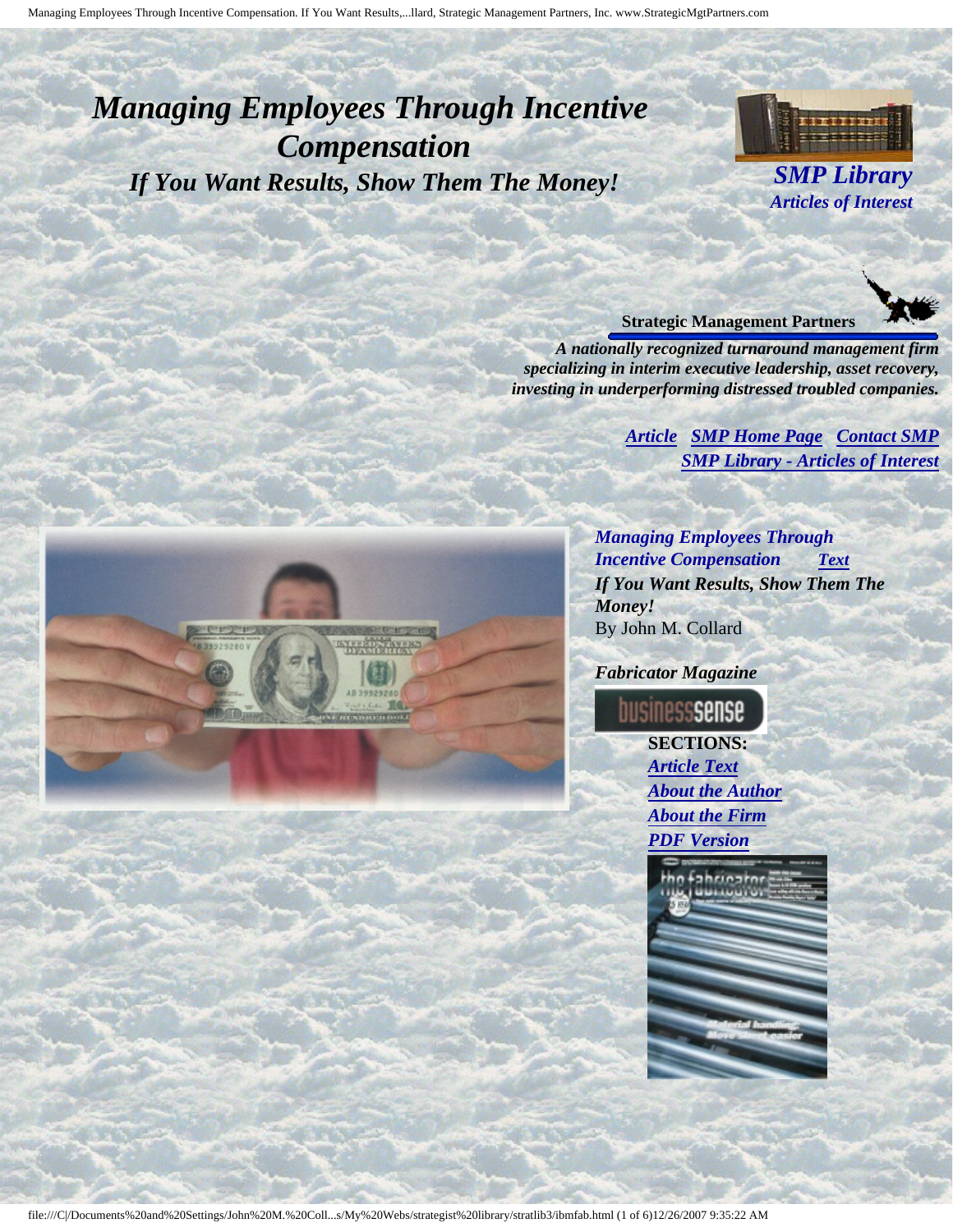Managing Employees Through Incentive Compensation. If You Want Results,...llard, Strategic Management Partners, Inc. www.StrategicMgtPartners.com

# **Managing Employees Through Incentive Compensation**

#### **If You Want Results, Show Them The Money!**

#### By John M. Collard

Business owners looking to find a way to share the wealth with those required to help create it have an option in incentive compensation (IC). This concept rewards performance and teamwork that produce results.

If you're willing to invest in realistic incentives that reward your managers' and employees' achievements, you'll reap the proceeds. When employees can see dollar signs, and their goals are clearly stated to clarify direction and eliminate confusion, their mindsets change and they become more creative.

The keys to success with IC are to:

- 1. Set realistic goals and time frames
- 2. Hold managers accountable for performance
- 3. Communicate measurement and reward methodology

...and then step back and let them perform.

### **Incentive Plan**

The ultimate goal of the motivational plan is to improve the equity value of the company. Owners accept risk when entrusting operations to the capability, judgment, and decision-making of the people who work for them. Share profits in proportion to the risks being taken.

Include as many employees as possible as part of an incentive-based structure, but realize that each employee will not receive the same amount of compensation. When an employee's income is based purely on performance, as it is in sales, the risk is greater and so should be the possible reward. Employees working under an agreement or union contract governing work behavior and performance will receive a smaller bonus by comparison for achieving their goals. If they want the rewards, they need to share the risk.

Develop an incentive pool based on the amount of gross margin and distribute bonuses based on a weighted average to the team. When the company does well, gross margin improves, thereby increasing the size of the bonus pool, and IC is greater. Tie the incentive at budget to a percentage of salary to help the weighting average calculation.

Pay managers' incentive compensation based 50 percent on what the employees are directly responsible for, 30 percent on how their performance impacts other key departments (for instance, how sales can improve production throughput), and 20 percent on their ability to improve equity value or other elements within their control. The intent is to measure performance and, as important, cooperation among departments and personnel.

Structure a bonus payment scale in accordance with worst, likely, and best scenarios. In the worst case, few bonuses should be paid because goals were not met. In the likely case, pay 40 to 60 percent of the full bonus rate. In the best case, pay maximum bonus rates. The scale is clearly weighted toward higher bonus for greater performance. Communicate progress early and often.

Always be sure to reward positive results when goals are achieved, but never give a full reward when goals have not been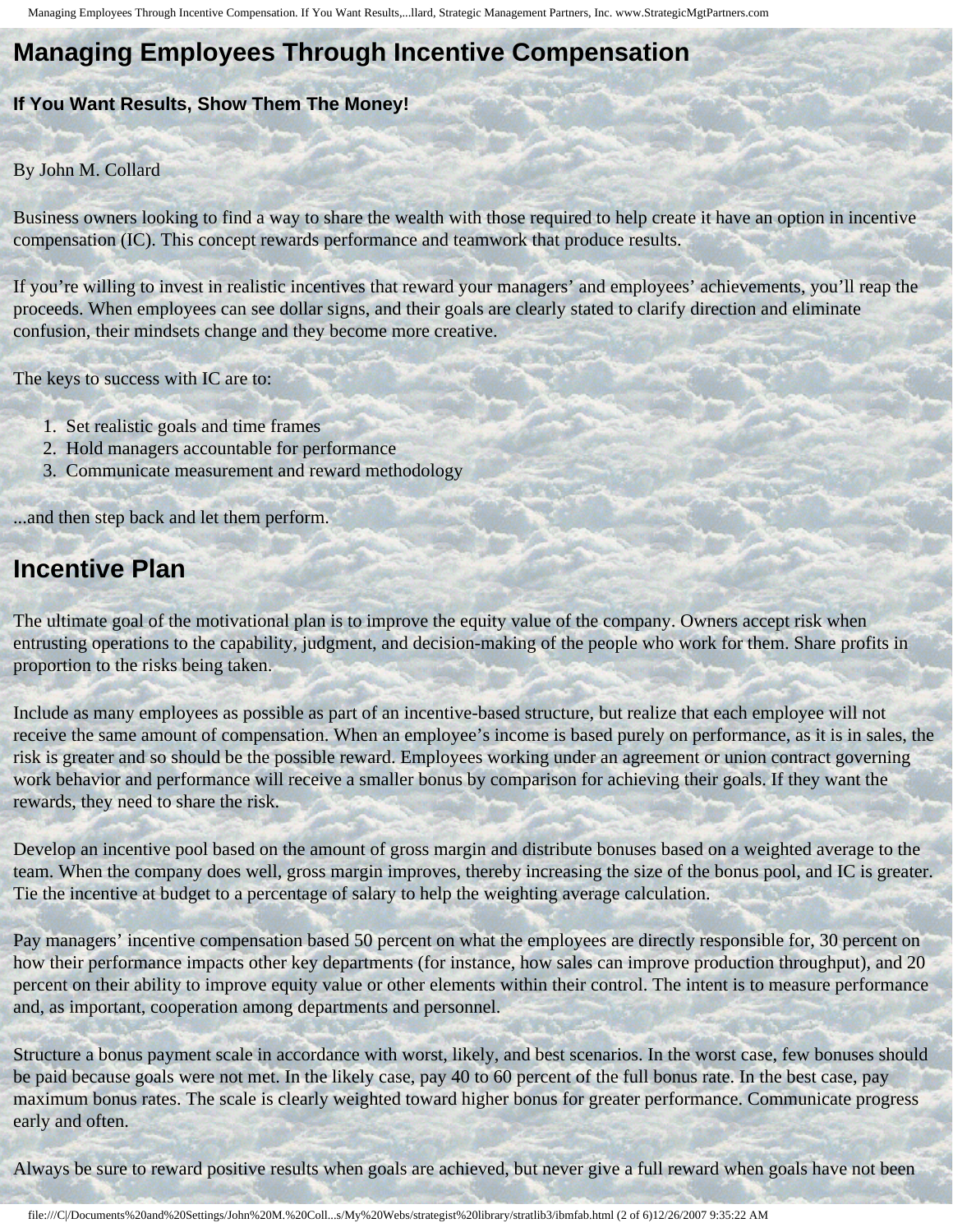accomplished. This type of sliding scale will be looked upon as being fair and will help to motivate people along the way.

| <b>Function</b>   | <b>Focus On:</b>      | 50%                         | 30%                 | 20%               |
|-------------------|-----------------------|-----------------------------|---------------------|-------------------|
| General           | Company               | <b>Equity Value</b>         | <b>Earnings Per</b> | Employee          |
| Manager           | Value                 | Improvement                 | <b>Share [EPS]</b>  | Motivation        |
| <b>Sales</b>      | <b>Sales</b>          | <b>Profitable Revenue</b>   | Consistent/Flexible | EPS/              |
|                   | Revenue               | Generated                   | <b>Work Flow</b>    | <b>Net Profit</b> |
| <b>Estimating</b> | Profitable            | <b>New Business</b>         | Consistent          | EPS/              |
|                   | Work                  | <b>Win Ratio</b>            | <b>Work Flow</b>    | <b>Net Profit</b> |
| Production/       | Throughput,           | Gross/Margin,               | <b>Billing Rate</b> | EPS/              |
| Project Mgt       | <b>Project Profit</b> | <b>Resource Utilization</b> | Overrecovery        | <b>Net Profit</b> |
| Human             | Employee              | Employee                    | Employee            | Low Rate of       |
| <b>Resources</b>  | <b>Relations</b>      | Motivation                  | <b>Satisfaction</b> | Turnover          |
| Finance           | Financial             | Timely, Accurate            | Overhead            | Cash              |
|                   | <b>Cash Flow</b>      | Information                 | <b>Cost Control</b> | Availability      |

### **Incentive Payments**

Distributions should be made on a year to date (YTD) calculation, paid quarterly. So the company doesn't take all of the risk, pay about two-thirds of the YTD bonus at the end of the first quarter, 75 percent at the end of the second, 85 percent at the end of the third, and the remainder at the end of the year.

For example, let's say that the gross margin was enough in the first quarter that the bonus percentage would yield a \$250 bonus—a quarter of the ultimate \$1,000 yearly bonus. The company owner would pay a first quarter bonus of 67 percent, or \$167.50. If the financial numbers for the six months warrant a \$600.00 bonus, then 75 percent of that — \$450.00 — less the \$167.50 already paid, which comes to \$282.50 would be given out to each employee.

The gross margin at nine months suggests an \$850.00 bonus, which at 85 percent comes to \$722.50, less the \$450.00 already paid, which would result in a third-quarter payment of \$272.50. And if the end-of-the-year numbers call for a \$1,000 bonus, \$277.50 is paid to each employee because \$722.50 has already been paid out. The YTD factor becomes selfcorrecting, yet allows for slowdown in results without putting the company at risk.

This reserve within the company will prevent early payout for exceptional results without a sufficient catch-up period if these results don't continue. Employees can share in the rewards as they occur rather than waiting until the end of the year — an added incentive.

# **Plan Specifics**

**General Management.** The general manager must measure the company's real equity value in the same way an investor or potential purchaser would: based on market value of assets, their ability to produce economic value, the ability of the management team to produce cash and profits on a recurring basis, and the ability of the company to produce quality products and maintain customers on a consistent basis.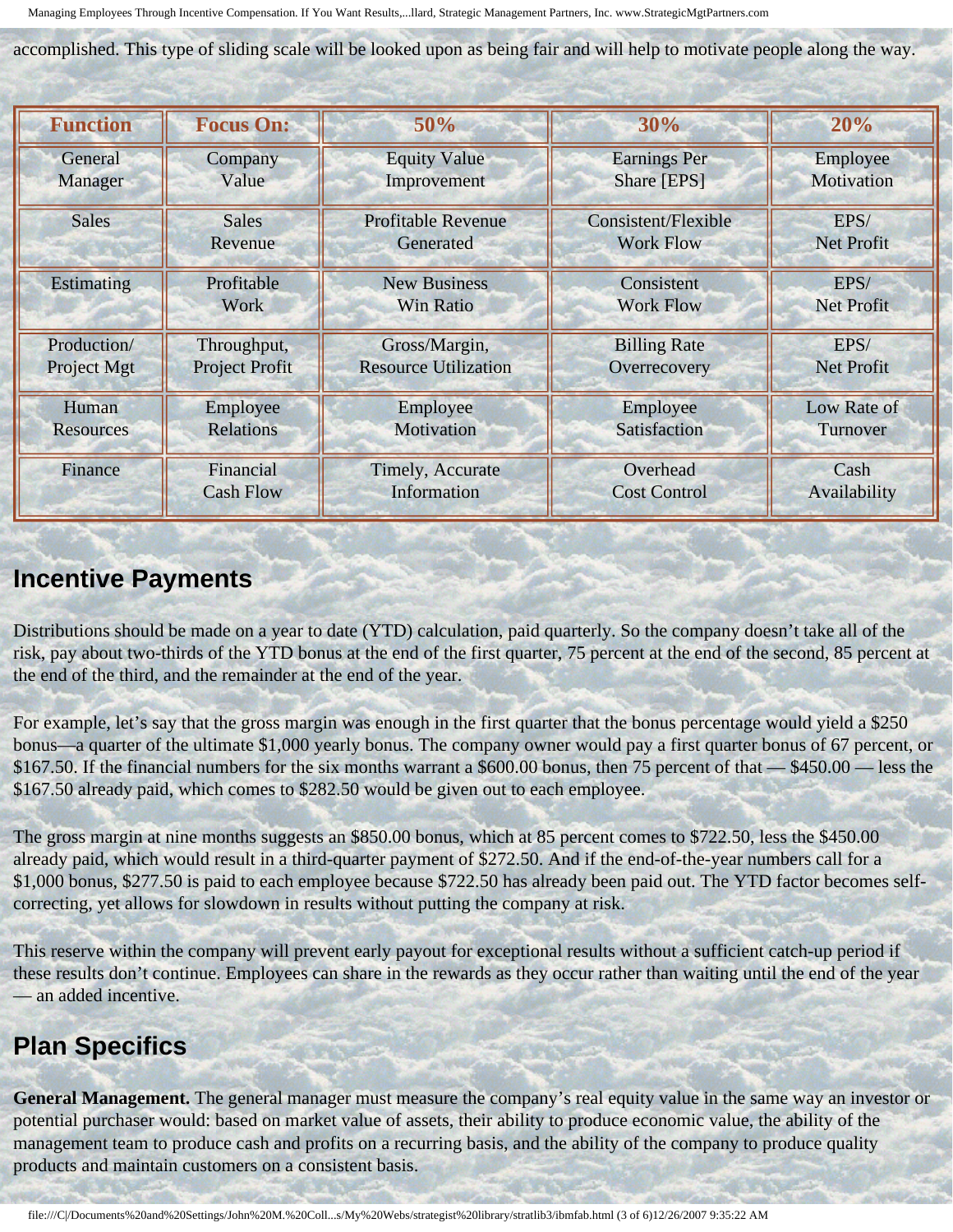If all managers make their goals, the general manager will make his or her goals because the equity value will increase. This can encourage general managers to drive volume and throughput well beyond break-even levels and to support their managers to achieve results. For an overview of how the incentive program should be structured for general management and other company departmental areas, see our chart.

**Sales.** Support the selling process from start to end. If workflow through the plant is level, then overhead as a percentage of sales is reduced, producing greater profits or more competitive rates.

Therefore, it's important to emphasize interdepartmental coordination in your company. Sales can support Production by seeking jobs that fit the plant with flexible delivery schedules if needed. Production can support Sales by over-recovering rates and delivering quality products on time and under budget. Pricing/Estimating can support the whole process by improving the win ratio of jobs bid and by leveling the load to stabilize throughput, thus driving volume.

Put salespeople on a tiered commission structure to reward them for new customers and value-added sales. Pay a higher commission percentage for the first 12 months that a customer is with the company, and then reduce the commission percentage, as the customer becomes a recurring customer. This forces Sales to seek new customers, while allowing customer service to grow the existing customer base; a team effort.

Simultaneously put Customer Service on an incentive schedule on top of salaries to drive revenue growth and retention from existing customers.

Sales must focus on helping the plant's throughput. A focus on flexibility and load leveling will serve to fill part of the valleys in slow periods. They must remember that more sales are likely to be produced during off-peak times, while sales during peak times may not.

**Production.** The best measure of plant throughput is hours worked versus hours billed, which means comparing the hours for a job on all the timecards to what is invoiced to the customer. The closer these are to a 1-to-1 ratio, the better the productivity, throughput, and profitability. When the production team goes over on one job, they will be compelled to go under on another to balance the over-all ratio for the period.

The whole issue of 1-to-1 accountability will bring to light concerns regarding estimating accuracy, department cost justification, scheduling inequities, flexibility, and the need for volume. It will rebalance the rates and force flexible scheduling to meet throughput demands.

When problems arise, flexibility in delivery time will help avoid just-in-time preparation while driving profitability. The ability to slot another job into production while problems are resolved will maximize yield and eliminate standing around a quiet machine.

When work order hours are out of balance, obtain an adjustment if possible. Customer-approved change orders generate more hours against which to charge time, which can help you get closer to the 1-to-1 ratio. If there is no change order, flag each first occurrence for the Pricing department to factor in — and don't make the same mistake next time.

## **The End Result**

Incentive-based management is a catalyst toward improving direction and creating value.

Tie incentives to your goals to create focus. Motivate the entire work force, allow creative thinking, and gladly pay the bonus when the results improve the equity value of your company.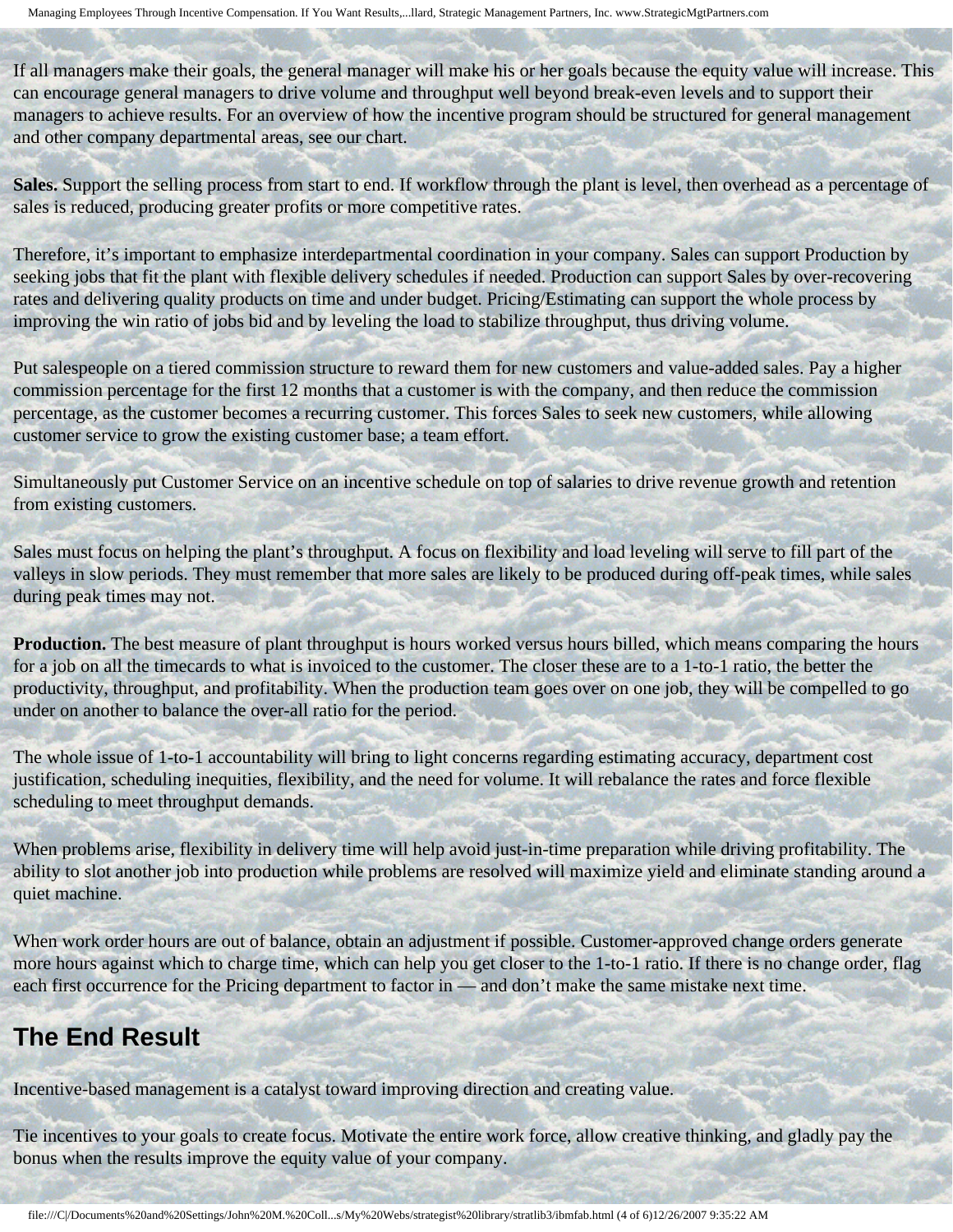When the equity value increases, the higher share price improves the value of the investment for shareholders, and you can pay dividends or reinvest in the growth of your company, which often yields even greater returns.

### <span id="page-4-1"></span>**About the Author**

John M. Collard, is Chairman of Strategic Management Partners, Inc., 522 Horn Point Drive, Annapolis MD 21403: a nationally recognized turnaround management firm specializing in interim executive leadership and investing equity in underperforming companies. He is Past Chairman of the Turnaround Management Association, and brings 35 years senior operating leadership, \$85M asset recovery, 40+ transactions worth \$780M, and \$80M fund management expertise to advise company boards, institutional and private equity investors. 410-263-9100 www.strategist.ws

*[Sections](#page-0-2) [Index](#page-0-3) [Contact](#page-4-0)*

#### <span id="page-4-2"></span>**About the Firm**

**Strategic Management Partners** has substantial experience advising corporations and individuals on the strategic and mechanical issues of corporate development and governance, operating management and turnarounds for asset recovery. Our principal has over 30 years experience in P/L Management, Strategic Planning and Repositioning, M&A for Strategic Advantage, Finance, Investing, Raising Funds, Sales/Business Development, Building Selling and Marketing Teams, and Operational Auditing  $=$  In Public & Private companies  $=$  In healthy and crisis situations.

We work with and support the equity capital community to provide assessment studies to determine the situation, planning and strategy development to direct the company, crisis management to oversee that assets are not squandered away, workout teams that recover assets, and board level oversight to keep the client headed in the right direction.

We seek strategic alliances with private equity funds.

*[Sections](#page-0-2) [Index](#page-0-3) [Contact](#page-4-0)*

*[Index](#page-0-3)*

We welcome constructive inquires. More information is available if required.

There is more to Strategic Management Partner's *[Return to Home Page](http://members.aol.com/strategist/home.html#TOP)*

<span id="page-4-0"></span>

 **Contact Information** 

John M. Collard, Chairman Strategic Management Partners, Inc. 522 Horn Point Drive Annapolis, Maryland [MD] 21403 Voice 410-263-9100 Facsimile 410-263-6094 E-Mail [Strategist@aol.com.](mailto:Strategist@aol.com?subject=SMPlibrary/feature articles)